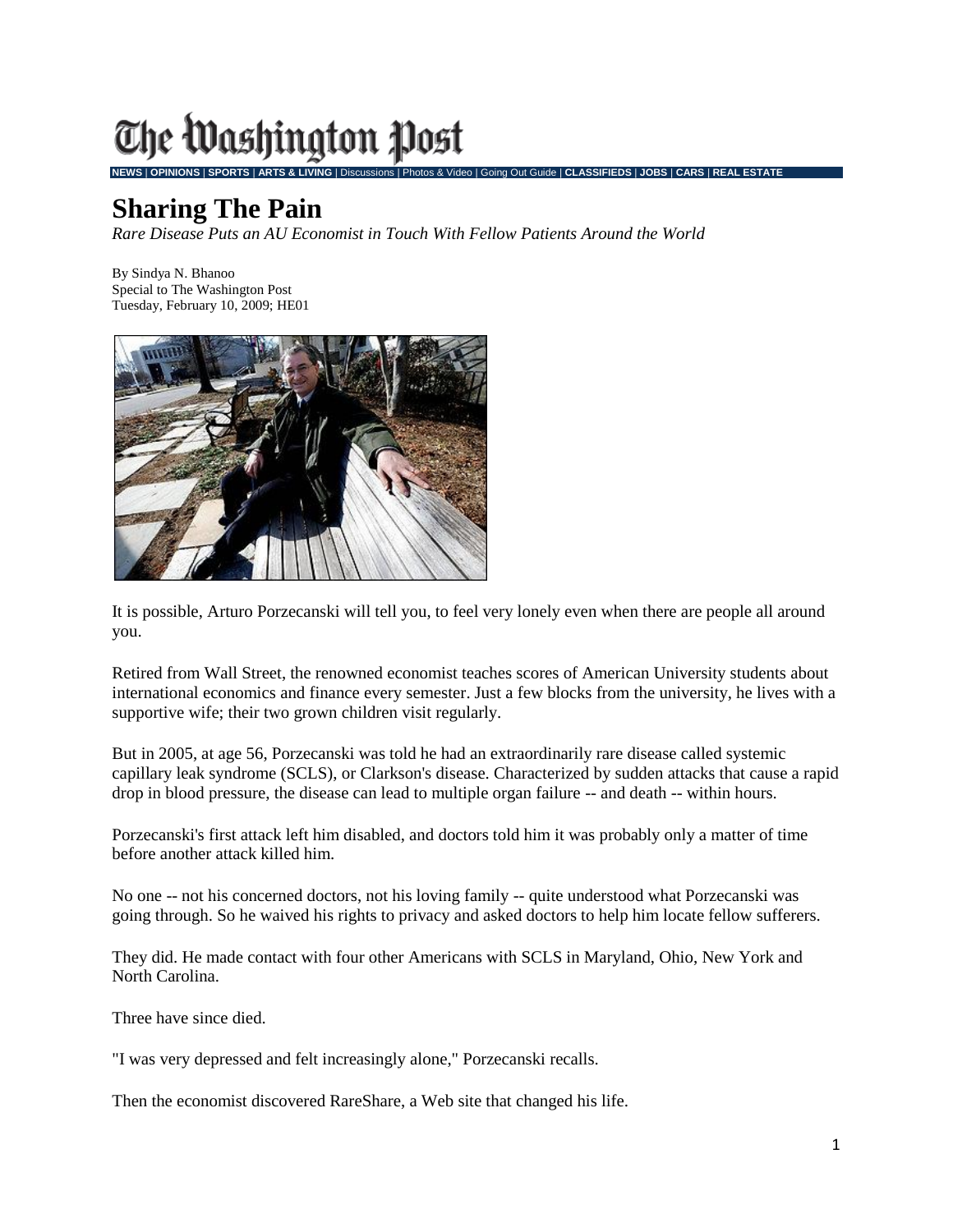Founded last summer by an MBA student who once worked for a biotech company, RareShare [\(http://www.rareshare.org\)](http://www.rareshare.org/) is aimed at people like Porzecanski: men and women who needed to find somebody somewhere in the world who knew what they were going through.

It was while working for Nutra Pharma, which is developing a treatment for another rare disease, that David Isserman noticed how people with rare diseases were constantly looking for ways to connect with one another through the Internet.

In response, he helped build a site that lets patients form communities around specific diseases, create discussion boards and share resources such as links to papers and articles. Since launching a beta version last July, RareShare has grown to have more than 1,000 registered users and hundreds of communities for different rare diseases. About a third have users engaged in active discussions.

RareShare may never grow huge, Isserman said. Yet the needs it meets are becoming clear.

As Stephen Groft, director of rare diseases research at the National Institutes of Health, put it: "Few people have individual rare diseases, but collectively as a group, about 25 million people in the United States have one of the 6,000 or so rare disorders. When you add in the family members, you have a large percentage of the population that is affected."

Every week, Isserman gets five to seven requests to create new communities. In January, the site received more than 34,000 page views and had more than 13,000 unique visitors.

For Porzecanski, the site was a lifeline. "RareShare.org put me in touch with other patients," he said.

Porzecanski quickly told the only other SCLS patient he knew about the site, as well as Phillip Greipp, a hematologist at Mayo Clinic who is one of the few doctors in the world to have researched the disease. They both signed up.

Then others started joining.

They came from all across the country and all around the world: from Idaho, Maryland, Missouri, Canada, India, Ireland, Switzerland and Guatemala. And Porzecanski is now in touch with a dozen people with SCLS.

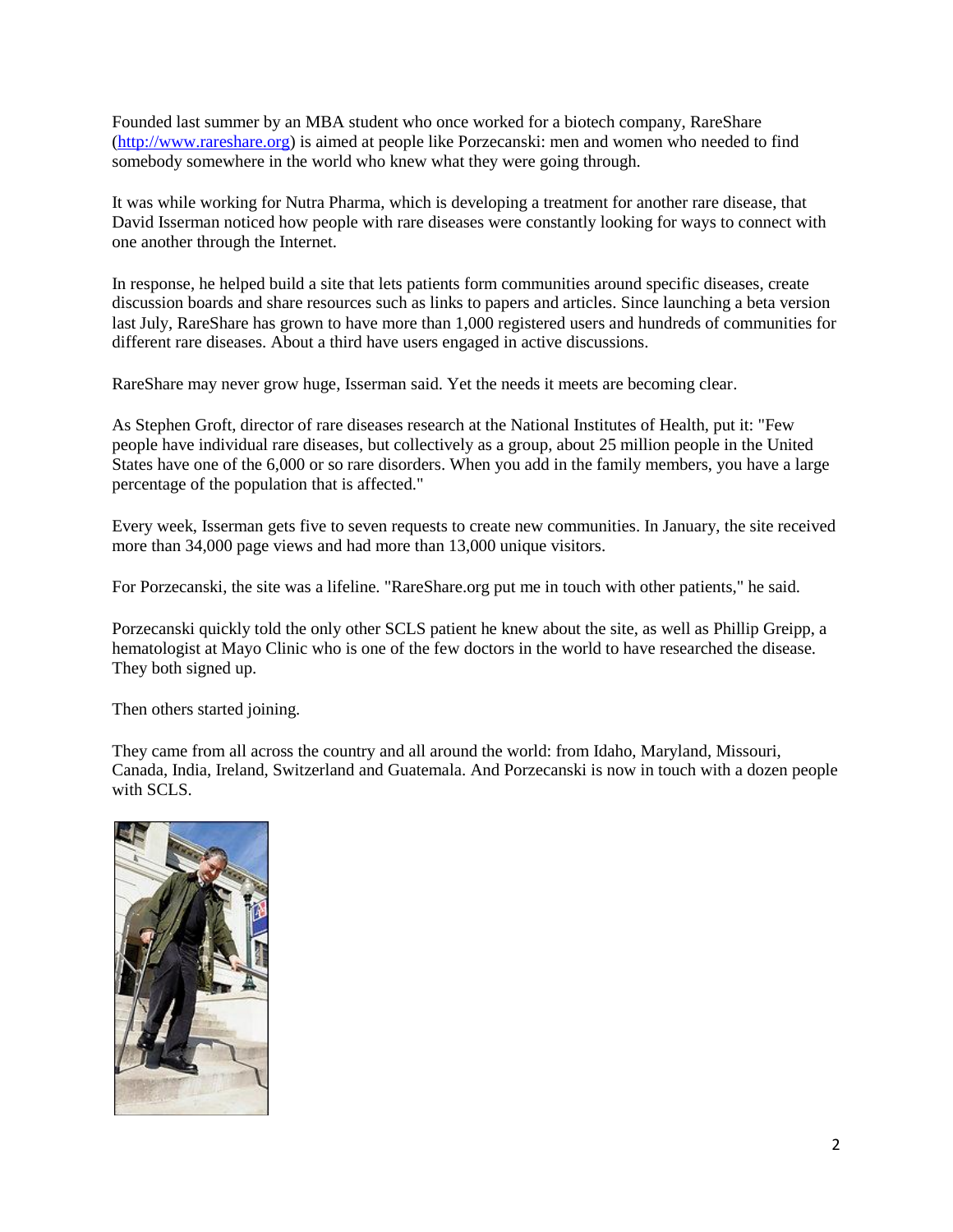#### **One in a Million**

With a disease as rare as SCLS, many doctors have never seen a case before and often do not immediately recognize it. There is no known cause for SCLS, and no genetic predisposition for it has been identified. A disease is generally considered rare if there are fewer than 200,000 known cases worldwide. There are only about 100 known cases of SCLS.

"If you're a trained hematologist from a good institution, you'd be aware of the syndrome," said Greipp, who sees patients from around the world. "I'd say one in a million have it, but all I can do is wildly estimate. . . . We've only seen 28 patients here with it in the last 25 years."

SCLS causes massive leakage of plasma from blood vessels into muscle compartments and body cavities. As a result, vital organs are deprived of oxygen-carrying blood circulation. The combination of the leakage and the replacement fluids often administered by doctors results in a dangerous swelling of the limbs.

That's basically what happened to Porzecanski in 2005. His blood pressure began to drop while he was in the shower, and he passed out. His wife rushed him to the emergency room, where doctors gave him too much intravenous fluid. The fluid saved his life but also caused his arms and legs to swell, damaging his muscles.

For some time, he was unable to walk. Today, he has no movement or sensation below his knees, and he wears braces on both legs. His forearms also are devoid of muscle, and he has little feeling in his hands and fingers.

You wouldn't know when you meet him. The professor is witty and disguises his disabilities well. But there are signs.

Porzecanski often leans slightly against a wall or a desk, giving the illusion that he is standing in place - something he cannot do without support.

In his desk drawer there is a small hook that he uses to fasten any shirt buttons that might come undone.

In his briefcase he carries a handout that explains the emergency care that he needs, in case he should suddenly suffer another attack.

And he still wakes up every day knowing that he could have an attack. And that the attack could kill him.

That was a feeling his family and friends could never fully understand. But through RareShare, Porzecanski has found confidants, men and women for whom he has become the "community expert," answering questions, sometimes in his native Spanish, and sharing all the information he had.

"It gave me great pleasure to put down everything I knew: all the critical articles, the world's experts, information about custom shoes," he said.

"For me there was just a lot of support in knowing I was not alone."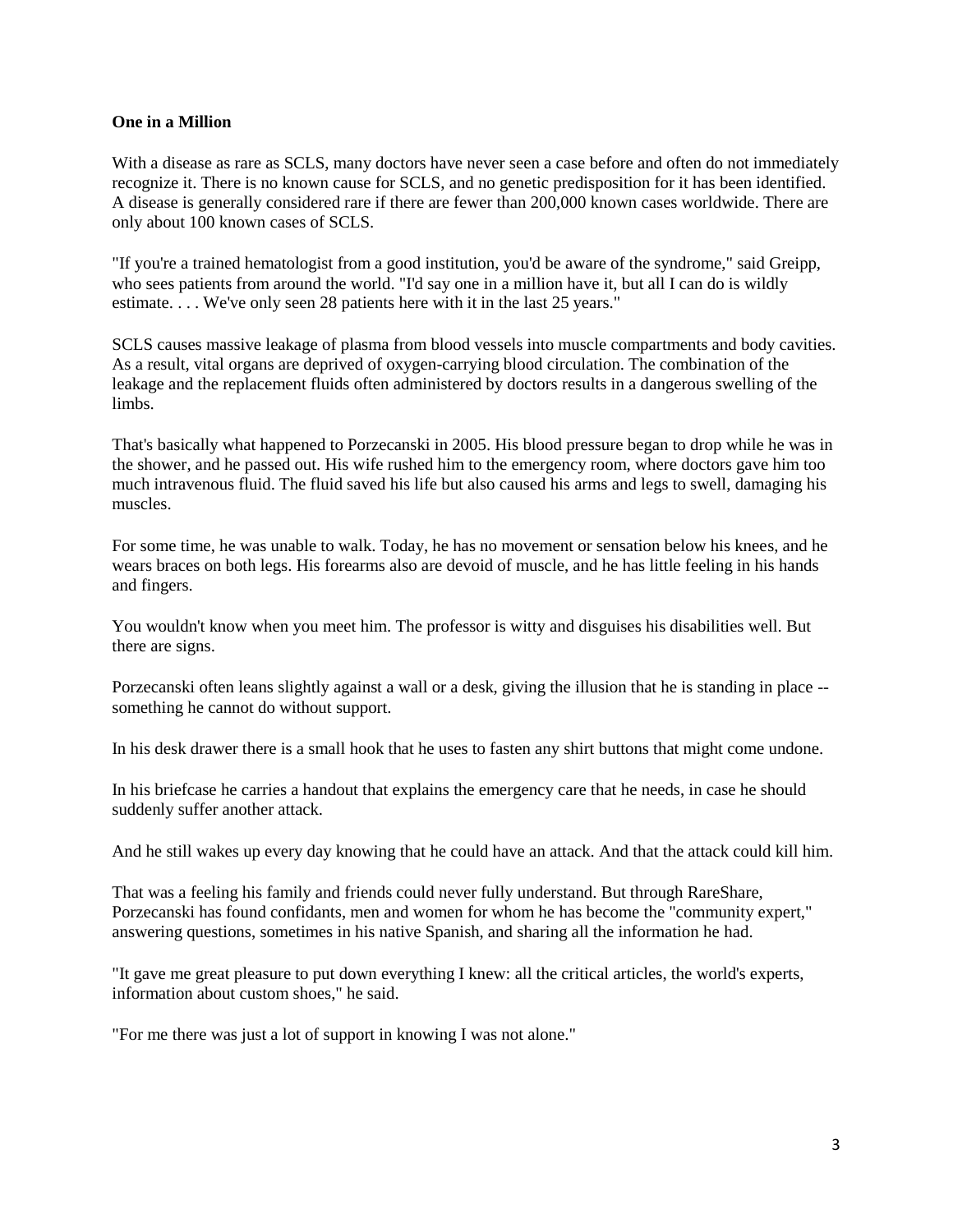#### **Fellow Sufferers**

Among those who signed up were Wendy Peterson and her husband, Nolan, an SCLS patient in rural Idaho.

The couple was frustrated after Nolan was found to have the disease. In their community of 10,000, Wendy said, she felt isolated.

She was involving her son, a computer engineer, in building a Web site for people with SCLS when he found RareShare.

"It helped to know what other people are going through," Wendy Peterson said.

After signing up with RareShare, Wendy posted a thread titled "Help" on the discussion board.

"Has any one found any thing that will stop me from dropping my blood pressure and passing out? . . . How are you coping with this disease?" she wrote on her husband's behalf. (He was having attacks every five to six days and was unable to write himself.)

Porzecanski posted a response soon after.

"Have you/your doctors considered using long-term, monthly IVIg treatment, which has been tried with partial success in Europe? Have them check out the just-published articles posted under Disorder Resources . . . and discuss it with Dr. Greipp. It's risky, expensive and experimental, though. It would be good to know more details about what exactly you've tried (dosage, frequency, etc.) in such a short time."

Another patient, Judith Davis, wrote to the Petersons from Baltimore.

"It is very good to have connected with you and Nolan. I learn so much by speaking to others with SCLS. . . . There are so few of us left alive that every bit of info gathered is significant."

#### **New Mission in Life**

Rejuvenated by the support he has found through RareShare, Porzecanski is making it his life's mission to serve as a patient advocate for SCLS.

"I was already doing it," he said. "But without RareShare, I was alone."

On one wall in his office at American University is a framed Wall Street Journal article hailing Porzecanski as one of the pioneers in the study of emerging markets. On another wall is a lifetime achievement award from the Legacy Laureate Society at the University of Pittsburgh, where he did his PhD.

At American University, he is a "distinguished economist-in-residence."

He is a decorated man.

And yet his proudest moments are when he makes progress, inch by inch, as an advocate for SCLS.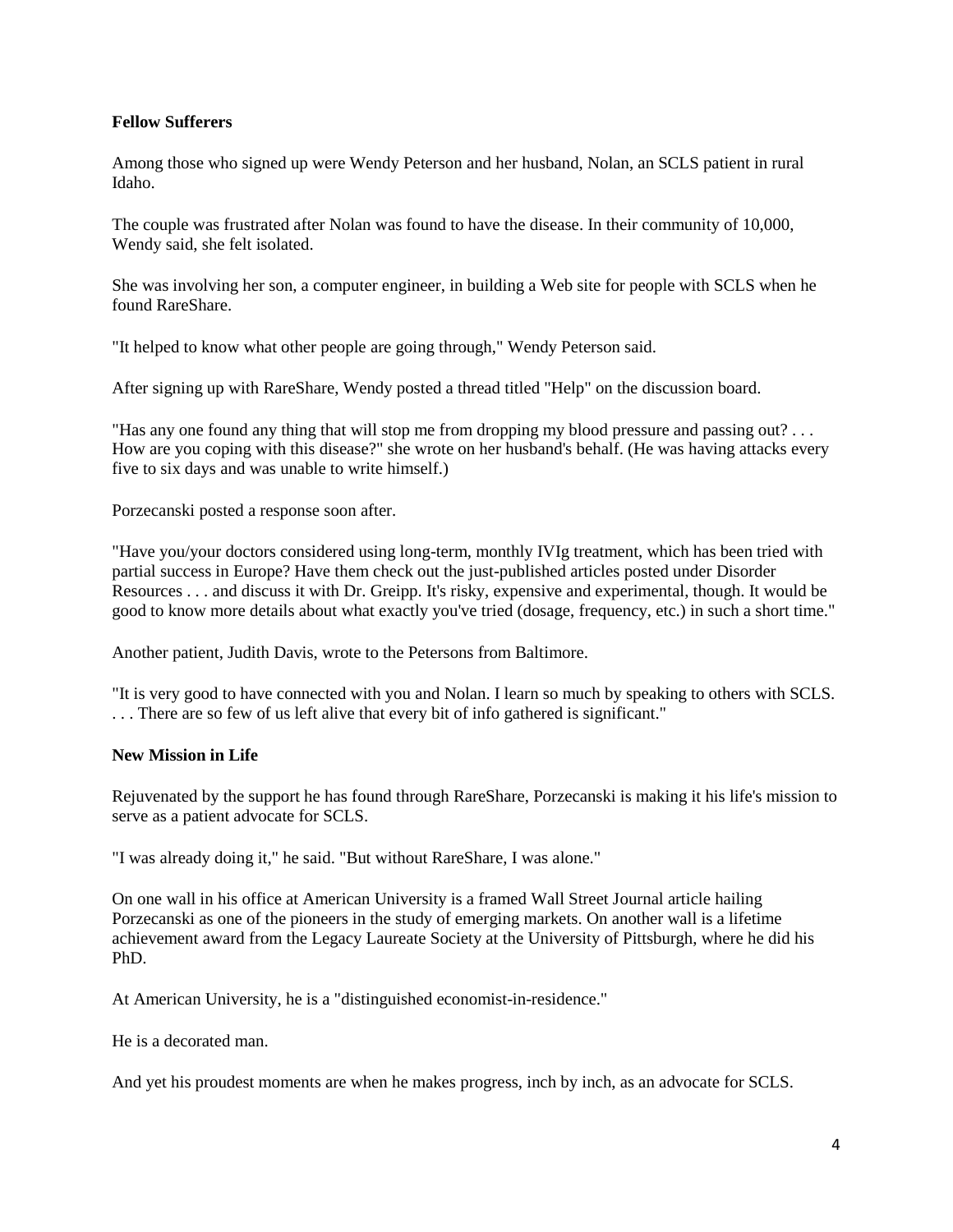Recently he testified before experts at the National Institutes of Health, explaining his condition and the need for more research on SCLS.

He calls it his "big day."

"I wanted so badly to live long enough until the day NIH scientists had been exposed to SCLS and had begun to study it, and now I've achieved it," he said.

The National Institute of Allergy and Infectious Diseases has set aside a small budget to study SCLS.

Studying the disease may unlock clues to other, more common, diseases that are also characterized by leaky blood vessels, such as diabetes, bloodstream infections and the Ebola virus infections, said Kirk Druey, the NIH doctor who will lead the SCLS study.

What's more, the capillary leak is self-reversing. If a patient survives an attack, he returns to normal until the next attack. "Understanding this will help us understand the pathological leakiness in these other conditions," Druey said.

For Porzecanski, it feels like a burden has been lifted.

"I can be happy knowing I've passed the baton to the scientific community," he said.

Porzecanski's own story is a remarkable one. But he will tell you that the real story is about how a few people coming together can make a difference. And that while a disease may affect only a few, it is hardly insignificant.

"It's not about me," he said. "It's about Patient Power."